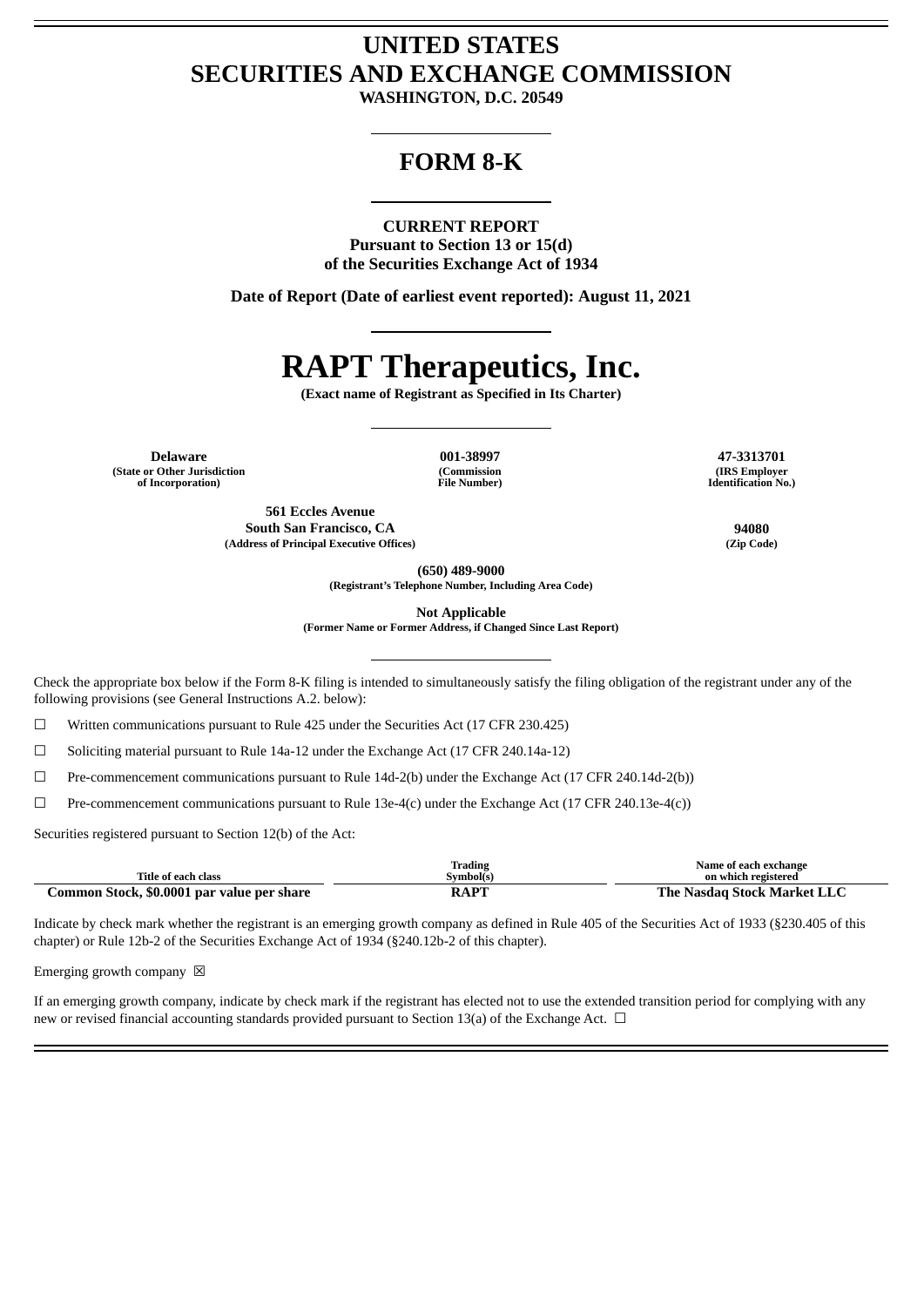#### **ITEM 2.02 RESULTS OF OPERATIONS AND FINANCIAL CONDITION**

On August 11, 2021, RAPT Therapeutics, Inc. (the "Company") issued a press release announcing its financial results for the second quarter and six months periods ended June 30, 2021. A copy of the press release is furnished as Exhibit 99.1 to this report.

The information in this Item 2.02 and in the press release furnished as Exhibit 99.1 to this current report shall not be deemed to be "filed" for purposes of Section 18 of the Securities Exchange Act of 1934, as amended, or otherwise subject to the liabilities of that section. The information contained in this Item 2.02 and in the press release furnished as Exhibit 99.1 to this current report shall not be incorporated by reference into any filing with the U.S. Securities and Exchange Commission made by the Company, whether made before or after the date hereof, regardless of any general incorporation language in such filing.

#### **ITEM 9.01 FINANCIAL STATEMENTS AND EXHIBITS**

**(d) Exhibits**

**Exhibit**

**Exhibit Description** 99.1 Press Release titled "RAPT [Therapeutics](#page-3-0) Reports Second Quarter 2021 Financial Results" dated August 11, 2021.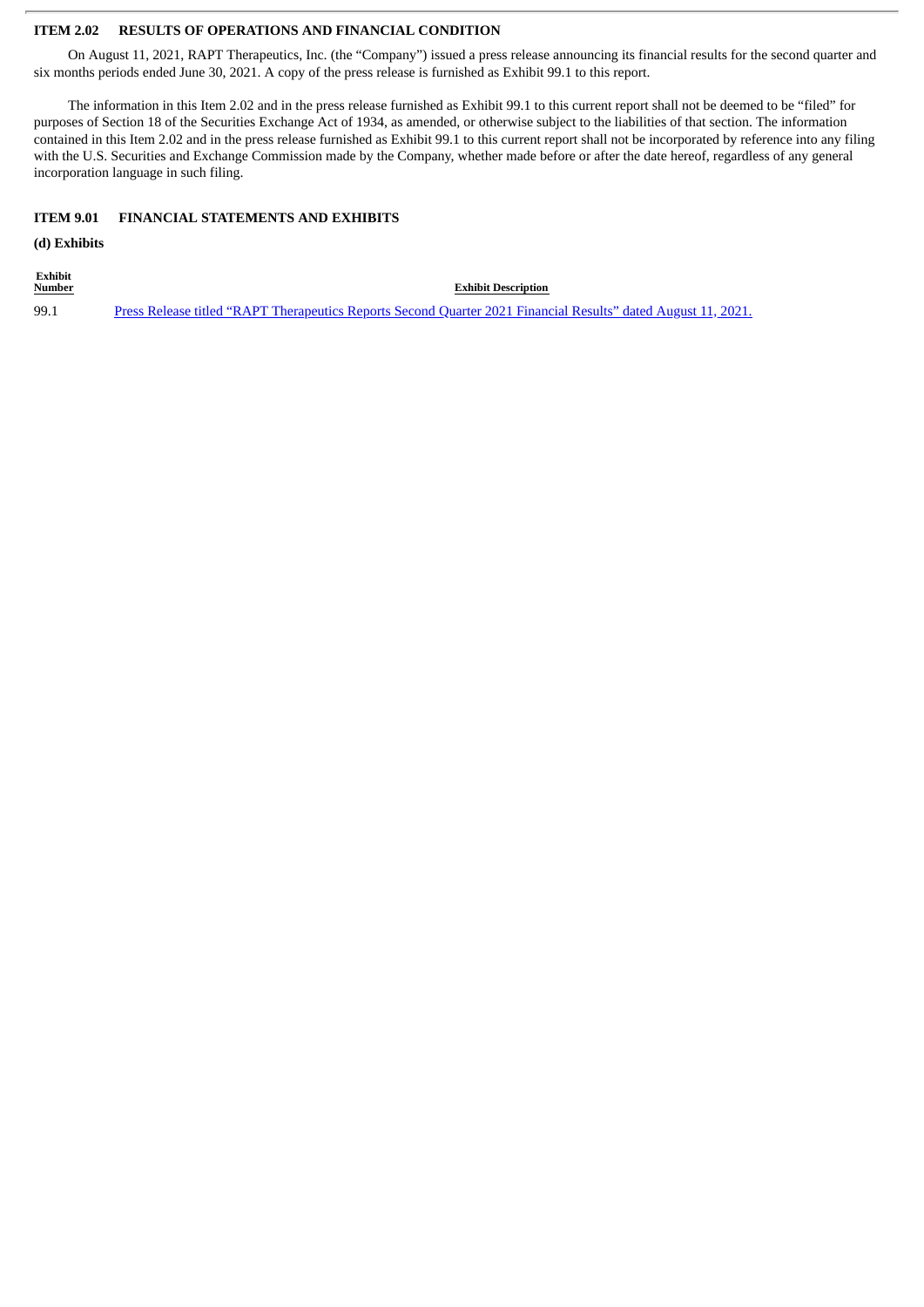**SIGNATURES**

Pursuant to the requirements of the Securities Exchange Act of 1934, as amended, the Registrant has duly caused this report to be signed on its behalf by the undersigned hereunto duly authorized.

**RAPT Therapeutics, Inc.**

Rodney Young Chief Financial Officer

Dated: August 11, 2021 By: /s/ Rodney Young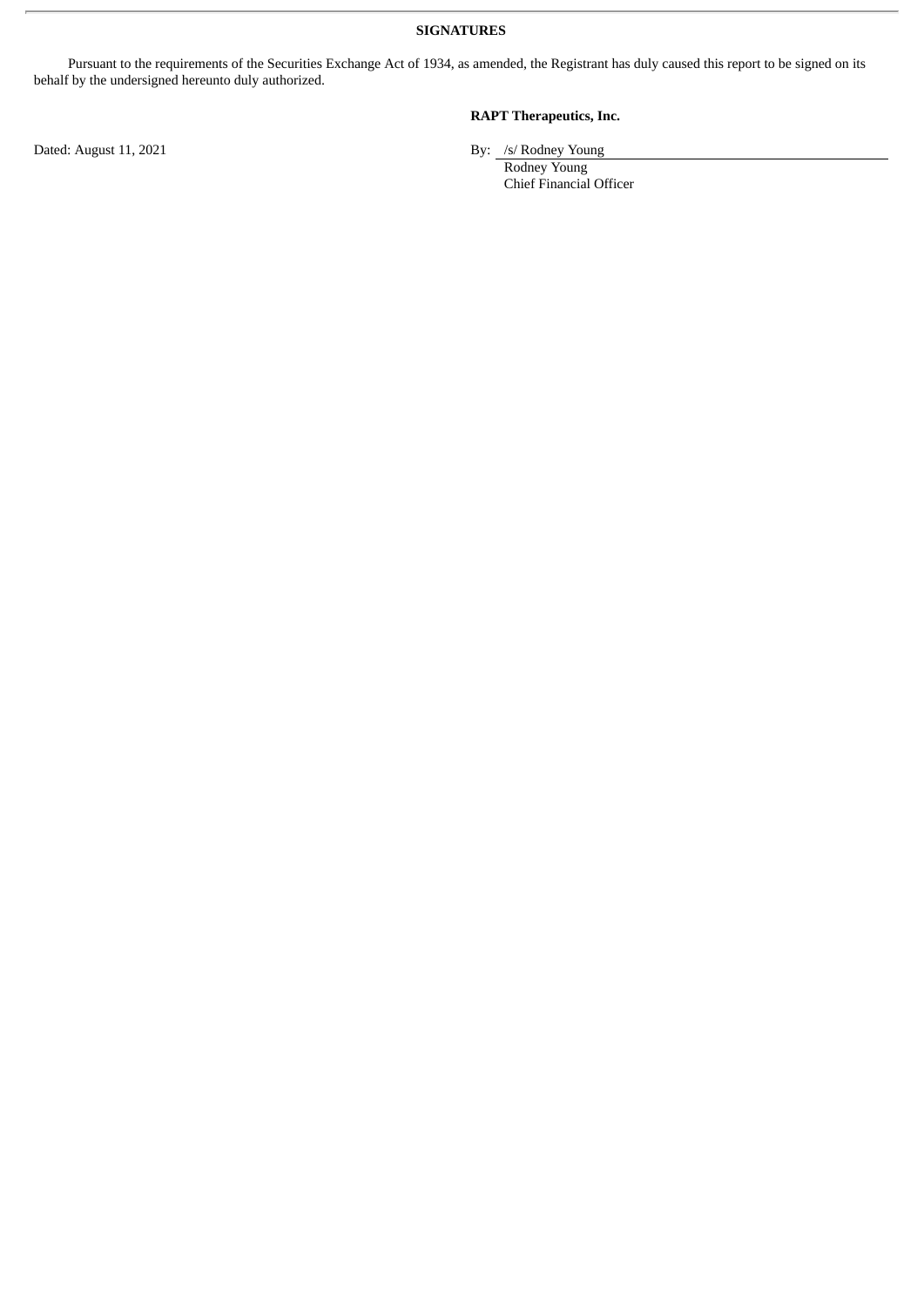<span id="page-3-0"></span>

#### **RAPT Therapeutics Reports Second Quarter 2021 Financial Results**

**SOUTH SAN FRANCISCO, Calif. – August 11, 2021** – RAPT Therapeutics, Inc. (Nasdaq: RAPT), a clinical-stage, immunology-based biopharmaceutical company focused on discovering, developing and commercializing oral small molecule therapies for patients with significant unmet needs in oncology and inflammatory diseases, today reported financial results for the second quarter and six months ended June 30, 2021.

"The second quarter was filled with a number of important milestones," said Brian Wong, M.D., Ph.D., President and Chief Executive Officer of RAPT Therapeutics. "We were thrilled to announce positive topline results from our Phase 1b clinical trial of RPT193 in atopic dermatitis in June. Shortly thereafter, we closed an underwritten public offering with net proceeds to RAPT of \$134.6 million, significantly bolstering our cash position. Having demonstrated early proof-of-concept of our two lead drug candidates, RPT193 and FLX475, in atopic dermatitis and cancer, respectively, we are well positioned to advance our product development efforts and look forward to reporting additional data as these programs progress."

#### **Financial Results for the Second Quarter Ended June 30, 2021**

*Second Quarter ended June 30, 2021*

Net loss for the second quarter of 2021 was \$16.1 million, compared to \$12.4 million for the second quarter of 2020.

Research and development expenses for the second quarter of 2021 were \$13.2 million, compared to \$11.0 million for the same period in 2020. This increase was primarily due to increased clinical trial costs for FLX475 and increases in expenses for preclinical programs, laboratory supplies, stockbased compensation and facilities, offset by a decrease in clinical trial costs for RPT193.

General and administrative expenses for the second quarter of 2021 were \$3.8 million, compared to \$2.8 million for the same period of 2020. The increase was primarily due to increases in stock-based compensation expense, insurance expense and personnel costs.

#### *Six Months Ended June 30, 2021*

Net loss for the six months ended June 30, 2021 was \$32.6 million, compared to \$25.5 million for the same period in 2020.

Research and development expenses for the six months ended June 30, 2021 were \$27.0 million, compared to \$21.7 million for the same period in 2020. The increase was primarily due to increases in costs relating to the clinical trials of FLX475 and RPT193, as well as increases in stock-based compensation, personnel expenses, facilities costs and laboratory supplies spend.

General and administrative expenses for the six months ended June 30, 2021 were \$7.8 million, compared to \$6.1 million for the same period of 2020. The increase in general and administrative expenses was primarily due to increased stock-based compensation expense and personnel costs.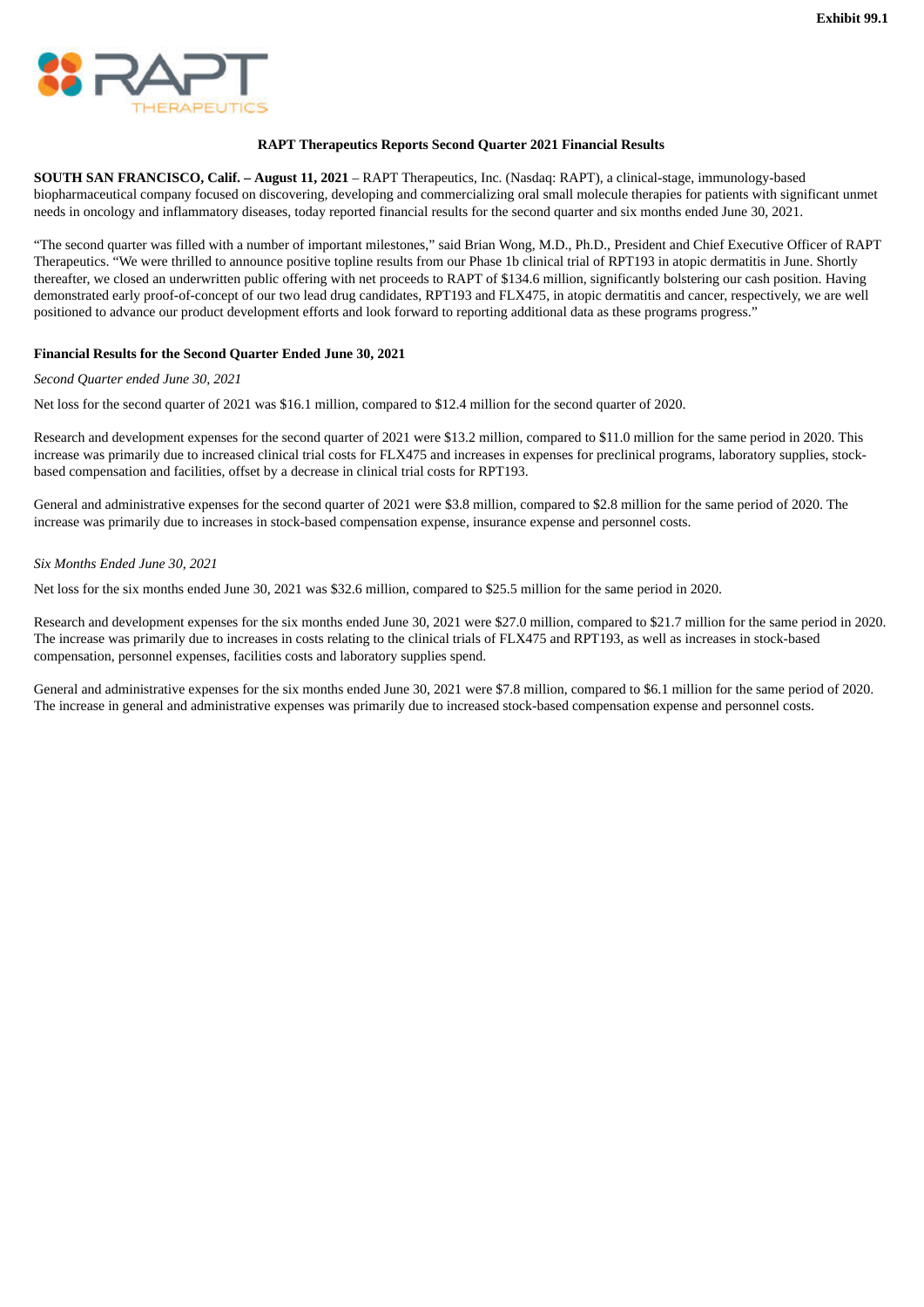As of June 30, 2021, the Company had cash and cash equivalents and marketable securities of \$223.3 million, which includes net proceeds of approximately \$134.6 million from our recent public offering of 4,356,060 shares of common stock.

#### **About RAPT Therapeutics, Inc.**

RAPT Therapeutics is a clinical stage immunology-based biopharmaceutical company focused on discovering, developing and commercializing oral small molecule therapies for patients with significant unmet needs in oncology and inflammatory diseases. Utilizing its proprietary discovery and development engine, the Company is developing highly selective small molecules designed to modulate the critical immune drivers underlying these diseases. RAPT has discovered and advanced two unique drug candidates, FLX475 and RPT193, each targeting C-C motif chemokine receptor 4 (CCR4), for the treatment of cancer and inflammation, respectively. The Company is also pursuing a range of targets that are in the discovery stage of development.

#### **Forward-Looking Statements**

This press release contains forward-looking statements. These statements relate to future events and involve known and unknown risks, uncertainties and other factors that may cause our actual results, performance or achievements to be materially different from any future performances or achievements expressed or implied by the forward-looking statements. Each of these statements is based only on current information, assumptions and expectations that are inherently subject to change and involve a number of risks and uncertainties. Forward-looking statements include, but are not limited to, statements about the progress of RAPT's oncology and inflammation programs and the interpretation of topline results from the Phase 1b trial of RPT193. Detailed information regarding risk factors that may cause actual results to differ materially from the results expressed or implied by statements in this press release may be found in RAPT's Form 10-Q filed with the Securities and Exchange Commission on August 11, 2021 and subsequent filings made by RAPT with the Securities and Exchange Commission. These forward-looking statements speak only as of the date hereof. RAPT disclaims any obligation to update these forward-looking statements.

**RAPT Media Contact:** Aljanae Reynolds areynolds@wheelhouselsa.com

**RAPT Investor Contact:** Sylvia Wheeler swheeler@wheelhouselsa.com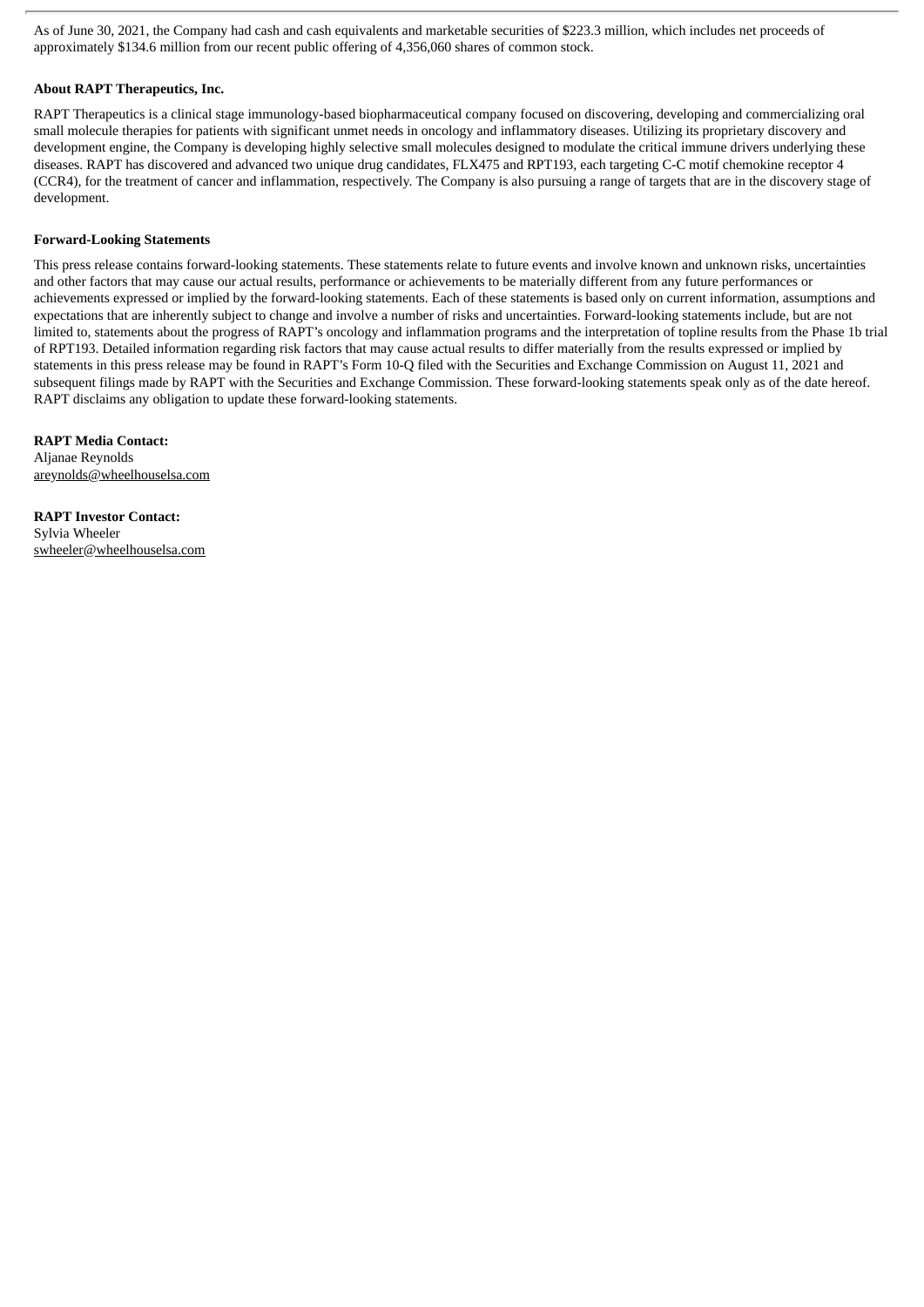## **RAPT THERAPEUTICS INC.**

# **CONDENSED CONSOLIDATED STATEMENTS OF OPERATIONS AND COMPREHENSIVE LOSS**

## **(In thousands, except share per share data)**

## **(Unaudited)**

|                                                                                              | <b>Three Months Ended</b><br><b>June 30,</b> |            |    | <b>Six Months Ended</b><br><b>June 30,</b> |     |            |    |            |
|----------------------------------------------------------------------------------------------|----------------------------------------------|------------|----|--------------------------------------------|-----|------------|----|------------|
|                                                                                              |                                              | 2021       |    | 2020                                       |     | 2021       |    | 2020       |
| Revenue                                                                                      | \$                                           | 869        | \$ | 1,277                                      | \$  | 2,091      | \$ | 2,212      |
| Operating expenses:                                                                          |                                              |            |    |                                            |     |            |    |            |
| Research and development                                                                     |                                              | 13,190     |    | 10,986                                     |     | 26,961     |    | 21,669     |
| General and administrative                                                                   |                                              | 3,760      |    | 2,802                                      |     | 7,772      |    | 6,091      |
| Total operating expenses                                                                     |                                              | 16,950     |    | 13,788                                     |     | 34,733     |    | 27,760     |
| Loss from operations                                                                         |                                              | (16,081)   |    | (12,511)                                   |     | (32, 642)  |    | (25,548)   |
| Other income (expense), net                                                                  |                                              | (29)       |    | 391                                        |     | 18         |    | 526        |
| Net loss before taxes                                                                        |                                              | (16, 110)  |    | (12, 120)                                  |     | (32, 624)  |    | (25,022)   |
| Provision for income taxes                                                                   |                                              |            |    | 267                                        |     |            |    | 504        |
| Net loss                                                                                     | \$                                           | (16, 110)  | \$ | (12, 387)                                  | \$. | (32, 624)  | \$ | (25, 526)  |
| Other comprehensive income (loss):                                                           |                                              |            |    |                                            |     |            |    |            |
| Foreign currency translation adjustment                                                      |                                              | 70         |    | (199)                                      |     | 108        |    | 5          |
| Unrealized gain (loss) on marketable securities                                              |                                              | (18)       |    | 369                                        |     | (68)       |    | 152        |
| Total comprehensive loss                                                                     |                                              | (16,058)   | S. | (12, 217)                                  | \$  | (32, 584)  | \$ | (25, 369)  |
| Net loss per share, basic and diluted                                                        |                                              | (0.63)     |    | (0.51)                                     |     | (1.29)     |    | (1.08)     |
| Weighted average number of shares used in computing net loss per share, basic<br>and diluted |                                              | 25,589,947 |    | 24,336,102                                 |     | 25,217,542 |    | 23,743,058 |